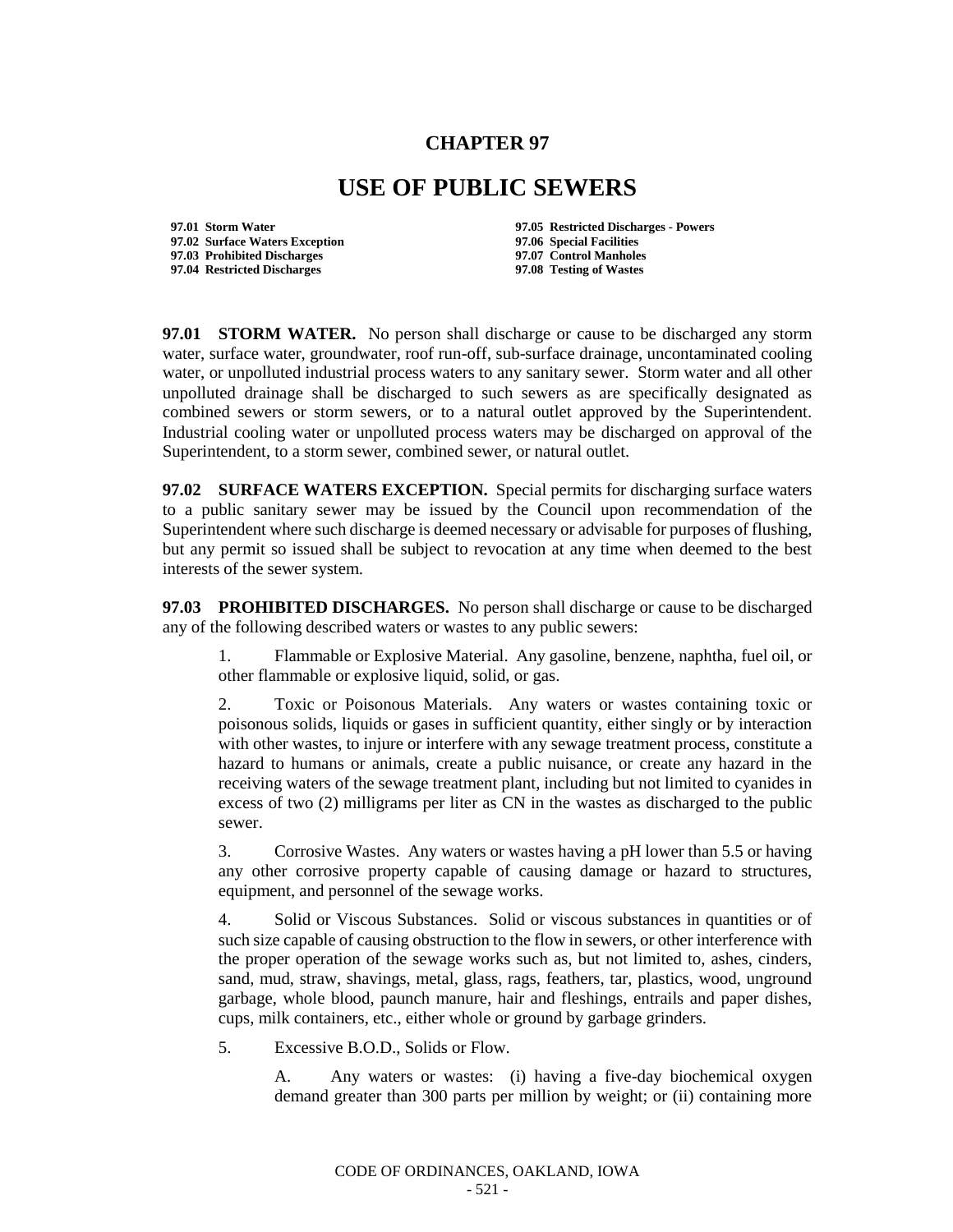than 350 parts per million by weight of suspended solids; or (iii) having an average daily flow greater than two percent of the average sewage flow of the City, shall be subject to the review of the Superintendent.

B. Where necessary in the opinion of the Superintendent, the owner shall provide, at the owner's expense, such preliminary treatment as may be necessary to: (i) reduce the biochemical oxygen demand to 300 parts per million by weight; or (ii) reduce the suspended solids to 350 parts per million by weight; or (iii) control the quantities and rates of discharge of such waters or wastes. Plans, specifications, and any other pertinent information relating to proposed preliminary treatment facilities shall be submitted for the approval of the Superintendent and no construction of such facilities shall be commenced until said approvals are obtained in writing.

**97.04 RESTRICTED DISCHARGES.** No person shall discharge or cause to be discharged the following described substances, materials, waters, or wastes if it appears likely in the opinion of the Superintendent that such wastes can harm either the sewers, sewage treatment process, or equipment, have an adverse effect on the receiving stream or can otherwise endanger life, limb, public property, or constitute a nuisance. In forming an opinion as to the acceptability of these wastes, the Superintendent will give consideration to such factors as the quantities of subject wastes in relation to flows and velocities in the sewers, materials of construction of the sewers, nature of the sewage treatment process, capacity of the sewage treatment plant, degree of treatability of wastes in the sewage treatment plant, and other pertinent factors. The substances restricted are:

1. High Temperature. Any liquid or vapor having a temperature higher than one hundred fifty (150) degrees F (65 degrees C).

2. Fat, Oil, Grease. Any water or waste containing fats, wax, grease, or oils, whether emulsified or not, in excess of one hundred (100) milligrams per liter or six hundred (600) milligrams per liter of dispersed or other soluble matter.

3. Viscous Substances. Water or wastes containing substances which may solidify or become viscous at temperatures between thirty-two (32) and one hundred fifty  $(150)$  degrees F  $(0 \text{ and } 65 \text{ degrees C})$ .

Garbage. Any garbage that has not been properly shredded, that is, to such a degree that all particles will be carried freely under the flow conditions normally prevailing in public sewers, with no particle greater than one-half  $(\frac{1}{2})$  inch in any dimension.

5. Acids. Any waters or wastes containing strong acid iron pickling wastes, or concentrated plating solution whether neutralized or not.

6. Toxic or Objectionable Wastes. Any waters or wastes containing iron, chromium, copper, zinc, and similar objectionable or toxic substances; or wastes exerting an excessive chlorine requirement, to such degree that any such material received in the composite sewage at the sewage treatment works exceeds the limits established by the Superintendent for such materials.

7. Odor or Taste. Any waters or wastes containing phenols or other taste or odor producing substances, in such concentrations exceeding limits which may be established by the Superintendent as necessary, after treatment of the composite sewage, to meet the requirements of state, federal, or other public agencies of jurisdiction for such discharge to the receiving waters.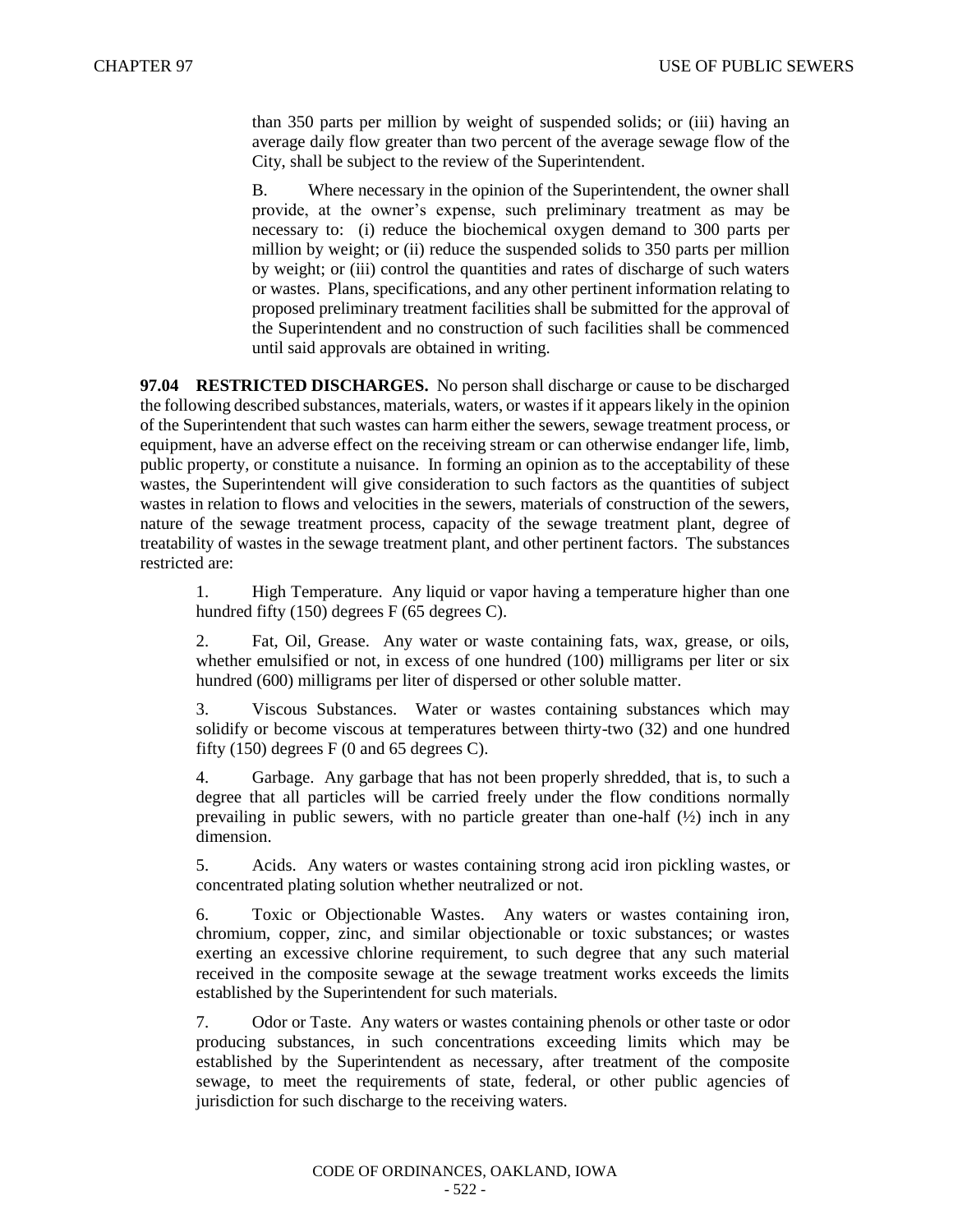8. Radioactive Wastes. Any radioactive wastes or isotopes of such half-life or concentration as may exceed limits established by the Superintendent in compliance with applicable State or federal regulations.

- 9. Excess Alkalinity. Any waters or wastes having a pH in excess of 9.5.
- 10. Unusual Wastes. Materials which exert or cause:

A. Unusual concentrations of inert suspended solids (such as, but not limited to, Fullers earth, lime slurries, and lime residues) or of dissolved solids (such as, but not limited to, sodium chloride and sodium sulfate).

B. Excessive discoloration (such as, but not limited to dye wastes and vegetable tanning solutions).

C. Unusual B.O.D., chemical oxygen demand, or chlorine requirements in such quantities as to constitute a significant load on the sewage treatment works.

D. Unusual volume of flow or concentration of wastes constituting "slugs" as defined herein.

11. Noxious or Malodorous Gases. Any noxious or malodorous gas or other substance which either singly or by interaction with other wastes is capable of creating a public nuisance or hazard to life or of preventing entry into sewers for their maintenance and repair.

12. Damaging Substances. Any waters, wastes, materials or substances which react with water or wastes in the sewer system to release noxious gases, develop color of undesirable intensity, form suspended solids in objectionable concentration or create any other condition deleterious to structures and treatment processes.

13. Untreatable Wastes. Waters or wastes containing substances which are not amenable to treatment or reduction by the sewage treatment processes employed, or are amenable to treatment only to such degree that the sewage treatment plant effluent cannot meet the requirements of other agencies having jurisdiction over discharge to the receiving waters.

**97.05 RESTRICTED DISCHARGES - POWERS.** If any waters or wastes are discharged, or are proposed to be discharged to the public sewers, which waters contain the substances or possess the characteristics enumerated in Section 97.04 and which in the judgment of the Superintendent may have a deleterious effect upon the sewage works, processes, equipment, or receiving waters, or which otherwise create a hazard to life or constitute a public nuisance, the Superintendent may:

1. Rejection. Reject the wastes by requiring disconnection from the public sewage system;

2. Pretreatment. Require pretreatment to an acceptable condition for discharge to the public sewers;

3. Controls Imposed. Require control over the quantities and rates of discharge; and/or

4. Special Charges. Require payment to cover the added cost of handling and treating the wastes not covered by existing taxes or sewer charges under the provisions of Chapter 99.